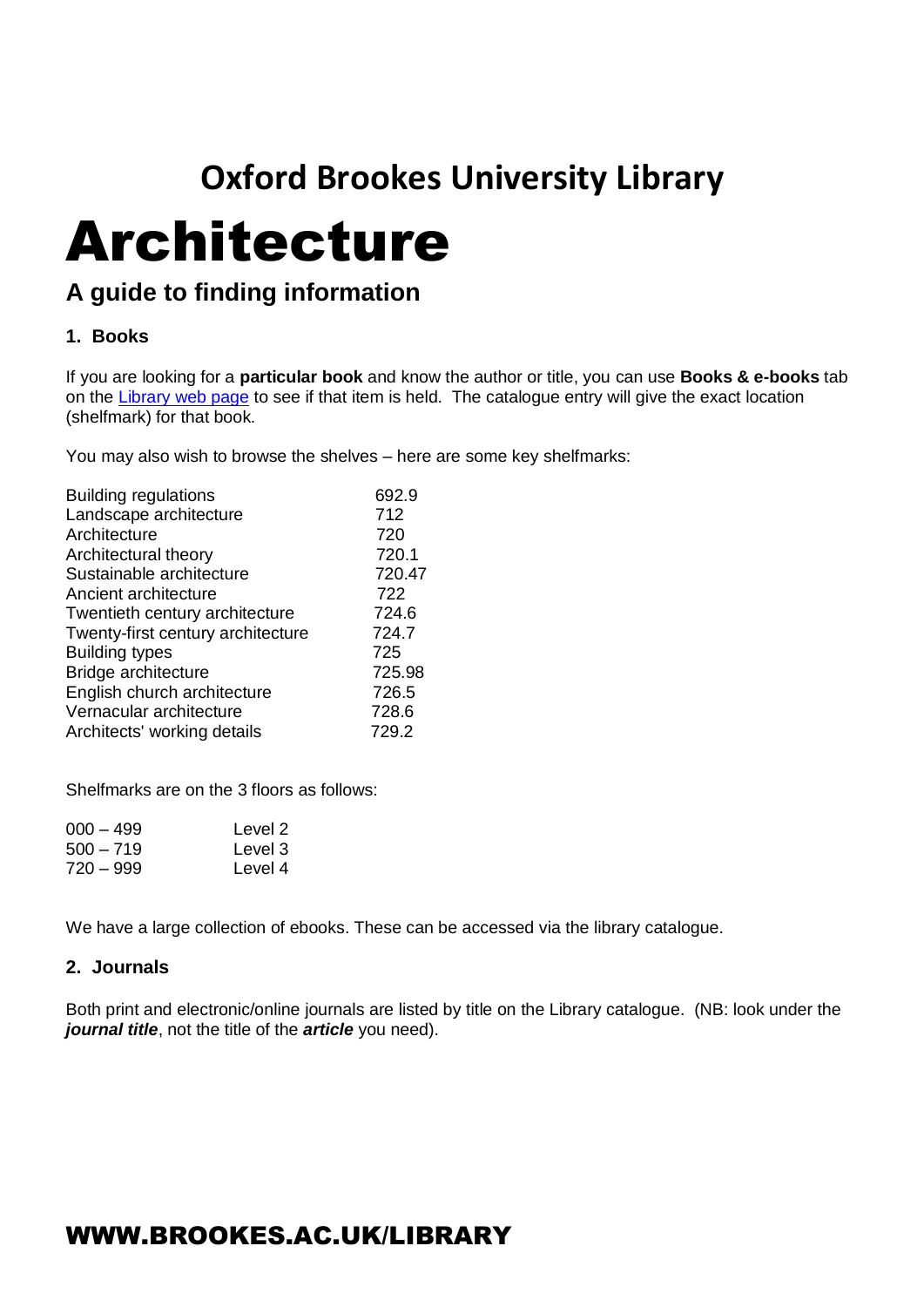#### **3. Indexes to journal articles**

**[Avery Index to Architectural Periodicals](http://opac.brookes.ac.uk/www-bin/ejnls?CN=S0000365MP)** -is one of the main databases for research in architecture and is an index of journal articles relating to urban design, historic conservation and urban planning history. The database surveys at least 2,500 international journals and has records going back to the mid 18th century. It is up-dated weekly. The interface is available in many languages including Japanese, Korean and Chinese. Please note that this is a US publication, so subject terminology and spelling may be different to British practice.

**[British Architectural Library Catalogue](http://opac.brookes.ac.uk/www-bin/ejnls?CN=S0005113OX) –** is produced by the librarians at the Royal Institution of British Architects Library (RIBA) and covers all aspects of architecture. This includes the Architectural Publications Index (API) which is the biggest index of architecture articles in the world. There are podcasts on how to use this on the architecture subject help page<http://www.brookes.ac.uk/library/arch/archdatab.html>

**[PADDI](http://opac.brookes.ac.uk/www-bin/ejnls?CN=S0000764QU)** – index to articles relating to Irish architecture and planning.

Once you have some useful information about specific articles (references), check the Brookes Library catalogue to see if the journal is held – and where it can be found. Remember to search under the title of the journal, not the title of the specific article you wish to find!

#### **4. Online collections of journal articles, ebooks and reports**

**[Academic Search Complete](http://opac.brookes.ac.uk/www-bin/ejnls?CN=S0017688OX) –** covers many subject areas including those relating to architecture.

**[Art full text](http://opac.brookes.ac.uk/www-bin/ejnls?CN=S0027196OX)** – full text coverage from 1997 onwards, indexing from 1984. Subjects covered include the visual arts, architecture, archaeology, art history, design, fashion, film, television and video.

**[Business Source Complete](http://opac.brookes.ac.uk/www-bin/ejnls?CN=S0014834OX)** – contains journal articles relating to business and commercial buildings. It is also useful for information on green buildings.

**[Construction Information Service \(CIS\)](http://opac.brookes.ac.uk/www-bin/ejnls?CN=S0017734OX) –** Provides full text architectural, construction and planning information which includes: BRE, CIBSE, CIRIA and JCT technical reports and papers, architects working details, journal articles such as Architects' Journal and New Civil Engineer, seminal books in the built environment subject area, the building regulations and specification material.

**[Detail Inspiration](http://oxfordbrookes.idm.oclc.org/login?url=http://www.detail-online.com/inspiration)** - Full text database of projects from Detail magazine in English (1987-) Each project has been individually indexed and the records provide a brief description, reference images, PDF and link to the relevant company website

#### **5. Architectural Images**

*[ARTstor-](http://opac.brookes.ac.uk/www-bin/ejnls?CN=S0026102OX)* a database of more than a million images, covering a wide range of subjects, which is available via the Oxford Brookes Database page. Images from this may be used for coursework and classroom presentations.

**Images of England** – produced by English Heritage is a photographic library of England's listed buildings, recorded at the turn of the 21st century. You can view over 300,000 images of England's built heritage from lamp posts to lavatories, phone boxes to toll booths, mile stones to gravestones, as well as thousands of bridges, historic houses and churches. Available at<http://www.imagesofengland.org.uk/>

**RIBApix** - An online collection covers world architecture of all periods together with related subjects such as interior design, landscape, topography, planning, construction and the decorative arts. Available at <http://www.ribapix.com/>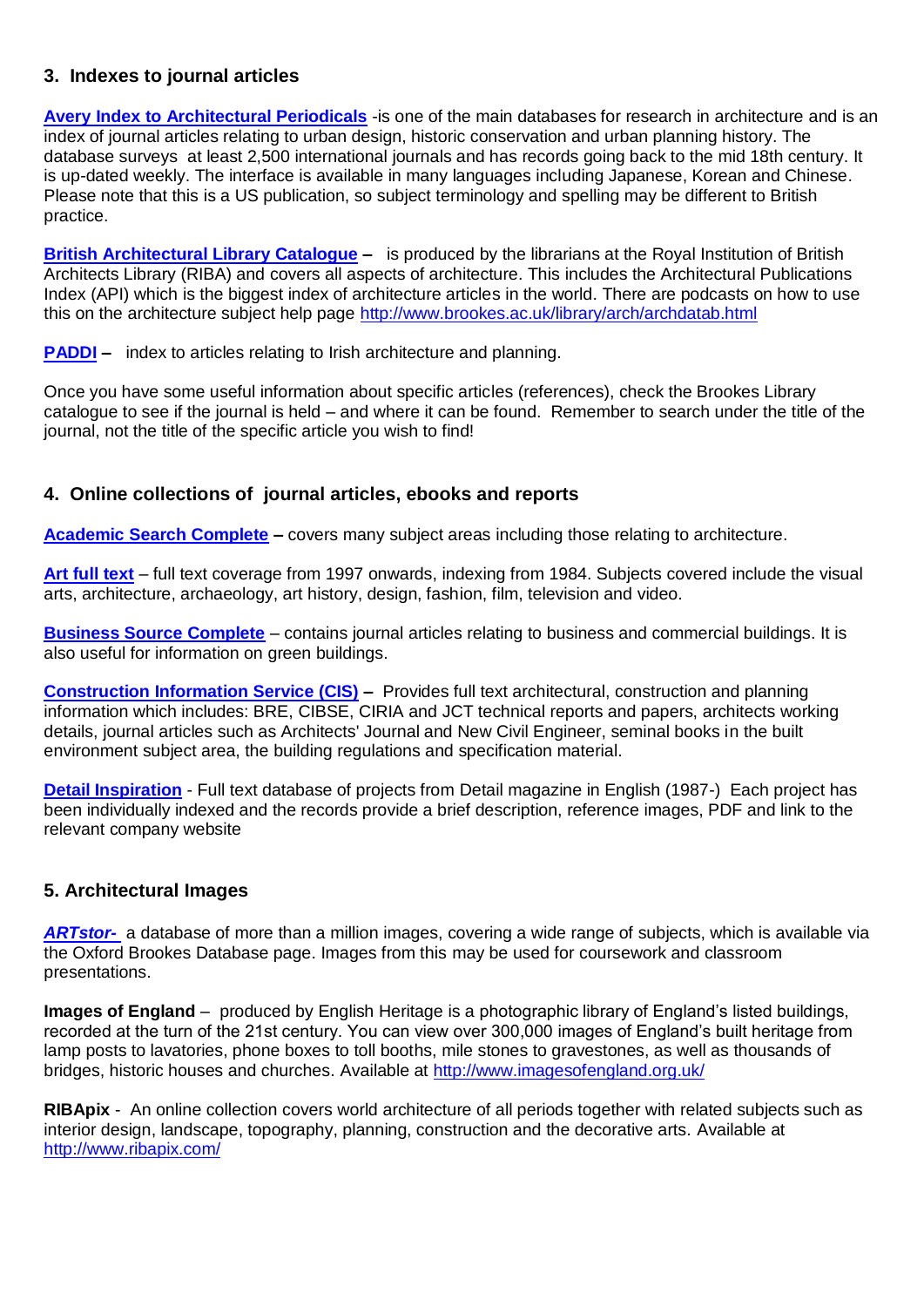#### **6. Building Price Information**

**Building Cost and Information Service (BCIS) -** provides online building and construction cost and price data. It is a collaborative venture for the exchange of information so that subscribers involved in design, construction and property can have ready access to the best available data.

#### **7. Newspapers online**

**Factiva –** full text database of newspaper articles for UK national and international newspapers. It houses a large number of full text journals, and is useful for researching international architecture.

**LexisLibrary –** full text database of national and regional newspapers**.**

#### **8. Dictionaries and Encyclopedias**

Most of these are shelved at 720 – 729 and are good print resources. The following are some suggestions for general reference:

Elements of style: an encyclopedia of domestic architectural details – shelved at 728.03 ELE

Encyclopedia of the vernacular architecture of the world – shelved at 728.6 ENC

(2004) Phaidon atlas of contemporary world architecture – shelved at 724.7 PHA

(2008) Phaidon atlas of  $21<sup>st</sup>$  century world architecture – shelved at 724.7 PHA

Glass, J (2002) Encyclopaedia of architectural technology – shelved at 690.03 GLA

Harris, CM (2000) Dictionary of architecture – shelved at 720.5 DIC

Thames and Hudson encyclopaedia of  $20<sup>th</sup>$  century architecture – shelved at 724.903 THA

Wilkes, J A (1988/90) Encyclopedia of architecture, design, engineering and construction (4 vols) – shelved at 720.3 ENC

#### **9. Local information**

Information on Oxford, Oxfordshire and areas within an approximate 30-mile radius of Oxford is available in the Local Collection, Level 3 Zone C (in the mobile shelving) Headington Library

#### **10. Special Collections**

*Oxford Society of Architects (OSA)* – a special collection of rare architecture books can be found in the Special Collections reading room. More information is available the web page [https://www.brookes.ac.uk/library/special-collections/art-and-architecture/oxfordshire-society-of-architects](https://www.brookes.ac.uk/library/special-collections/art-and-architecture/oxfordshire-society-of-architects-collection/)[collection/](https://www.brookes.ac.uk/library/special-collections/art-and-architecture/oxfordshire-society-of-architects-collection/)

*Paul Oliver Vernacular Architecture Library (POVAL)* is available for reference on level 2 of Headington library. For more information is available of the web page [https://www.brookes.ac.uk/library/special-collections/art-and-architecture/the-paul-oliver-vernacular](https://www.brookes.ac.uk/library/special-collections/art-and-architecture/the-paul-oliver-vernacular-architecture-library-(poval)/)[architecture-library-\(poval\)/](https://www.brookes.ac.uk/library/special-collections/art-and-architecture/the-paul-oliver-vernacular-architecture-library-(poval)/)